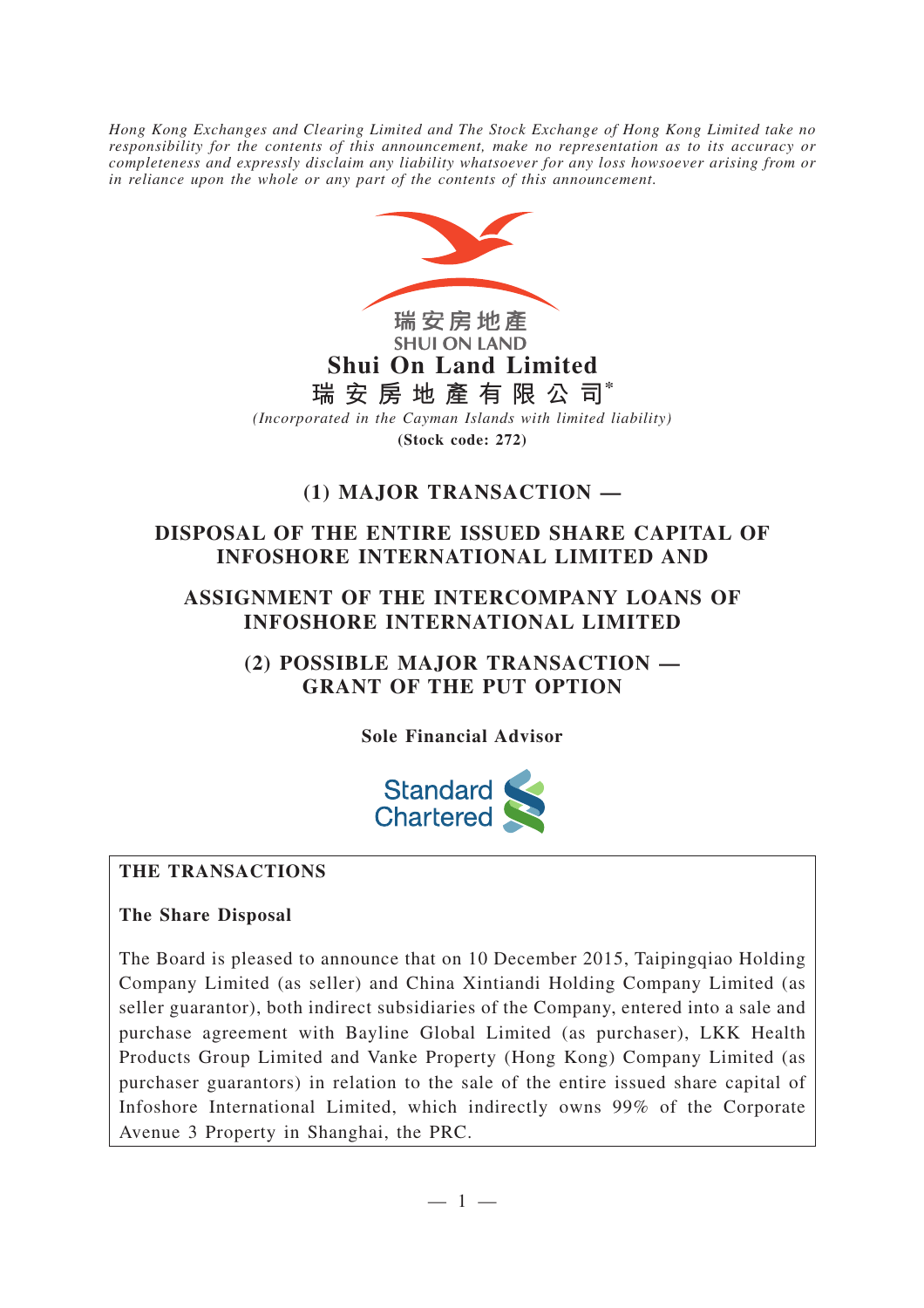The final consideration for the Share Disposal will be an amount equal to RMB5,700,000,000 (being the agreed value attributed by the parties to the Corporate Avenue 3 Property at Closing) minus the adjusted liabilities and plus the adjusted assets attributable to the Target as at the date of Closing. The parties have estimated that the final consideration for the Share Disposal will be approximately RMB1,752,740,578.

Closing of the Share Disposal shall take place on the later of (i) 2 February 2016 and (ii) the date which is seven Business Days from the date on which all of the conditions precedents (as further set out in this announcement) have been fulfilled (or waived) (or such other date as may be agreed between the Seller and the Purchaser).

## **The Loan Assignment**

On 10 December 2015, China Xintiandi Property Company Limited (as assignor) and China Xintiandi Holding Company Limited (as assignor guarantor), both indirect subsidiaries of the Company, entered into a loan assignment agreement with, inter alia, Bayline Global Limited (as assignee), LKK Health Products Group Limited and Vanke Property (Hong Kong) Company Limited (as assignee guarantors), in relation to the assignment of the loans owed by Infoshore International Limited to the Assignor.

The consideration for the Loan Assignment will be an amount equal to the aggregate of US\$39,277,780.27 and RMB2,401,485,618.32.

Completion of the Loan Assignment will take place on the Effective Date.

# **The Put Option**

Under the Sale and Purchase Agreement, if Shanghai Le Fu fails to obtain the Housing Ownership Certificate by the date falling 18 months after the date of the Sale and Purchase Agreement (being the put option exercise date), the Purchaser shall have an option to sell to the Seller (i) the Sale Shares and any other shares in the Target which the Purchaser has acquired and (ii) any shareholder loans owed by the Target Group to the Purchaser or any of its affiliates. The Put Option will expire one month after the Put Option Exercise Date.

The Put Option is granted to the Purchaser at no cost to the Purchaser. The consideration for the Put Shareholder Instruments acquired pursuant to the Put Option shall be equal to an amount which would result in a net internal rate of return of 10% per annum for the Purchaser on its investment in the Target Group up to and including the Put Option Completion Date.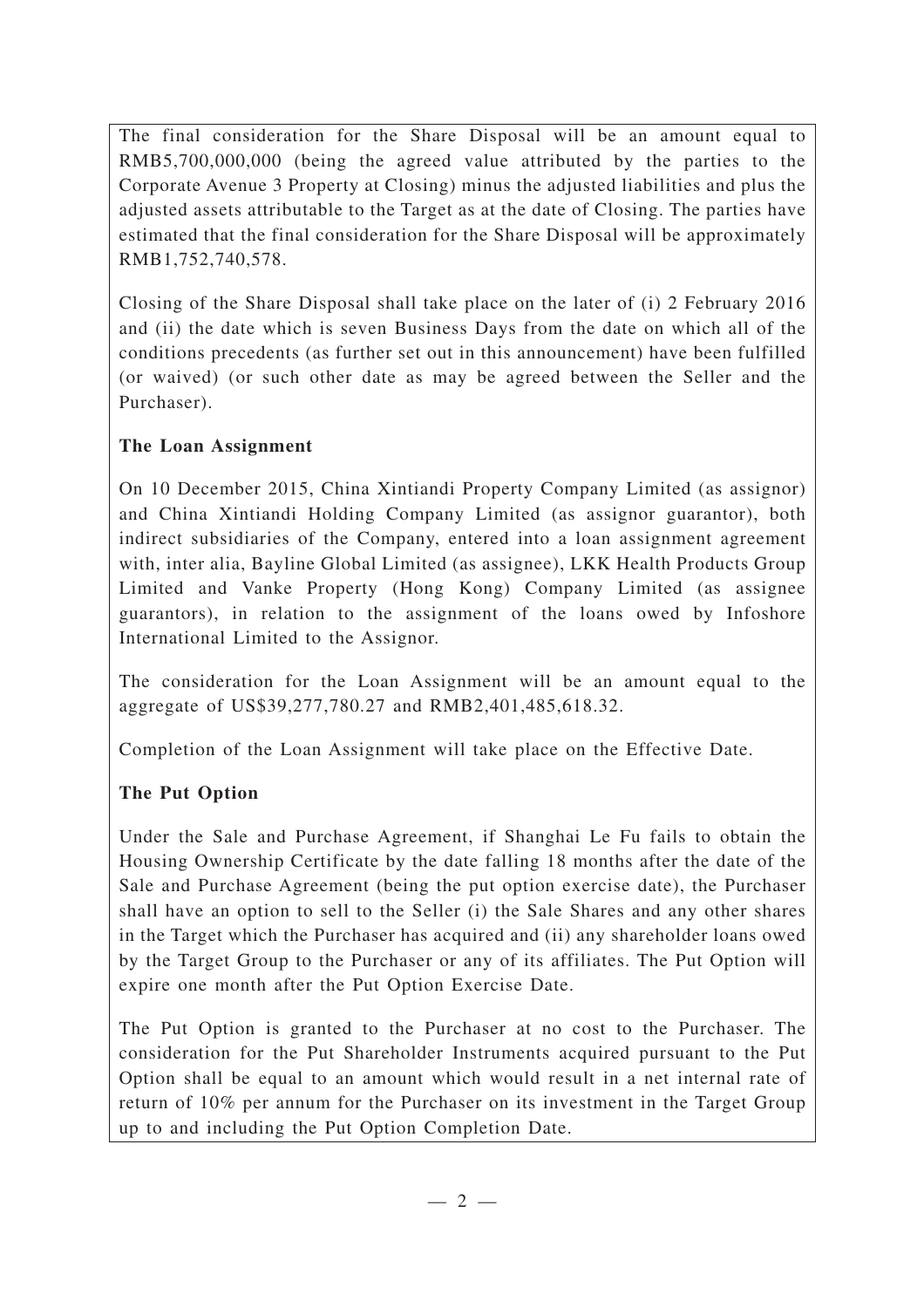## **LISTING RULES IMPLICATIONS**

Pursuant to Rule 14.22 of the Listing Rules, as the Sale and Purchase Agreement and the Loan Assignment Agreement were entered into by the parties within a 12 month period and the Sale and Purchase Agreement and the Loan Assignment Agreement were both entered into by indirect subsidiaries of the Company with Bayline Global Limited (as purchaser and assignee) relating to the Target, the Share Disposal and the Loan Assignment would be aggregated as a series of transactions.

As one or more of the applicable percentage ratios in respect of the Transactions exceeds 25% but is less than 75%, the entering into the Transactions (in aggregate) constitutes a major transaction of the Company and is subject to the reporting, announcement and shareholders' approval requirements under Chapter 14 of the Listing Rules.

As the Put Option is exercisable at the discretion of the Purchaser and no actual monetary value of the exercise price has been determined, the grant of the Put Option constitutes a possible major transaction of the Company pursuant to Rule 14.76(1) of the Listing Rules. Accordingly, the grant of the Put Option is subject to the reporting, announcement and shareholders' approval requirements under Chapter 14 of the Listing Rules.

To the best of the knowledge, information and belief of the Directors, having made all reasonable enquiries, no Shareholder has a material interest in the Transactions and the grant of the Put Option and accordingly, no Shareholder is required to abstain from voting if the Company were to convene a general meeting to approve the Transactions and the grant of the Put Option.

Shui On Properties Limited, Shui On Investment Company Limited, Chester International Cayman Limited, Lanvic Limited, Boswell Limited, Merchant Treasure Limited and Doreturn Limited, which are controlled by Shui On Company Limited and which together constitute a closely allied group of Shareholders, hold 1,198,103,792 Shares, 1,450,808,826 Shares, 183,503,493 Shares, 573,333,333 Shares, 708,448,322 Shares, 150,000,000 Shares and 293,319,781 Shares, respectively, representing approximately 56.78 % of the issued share capital of the Company at the date of this announcement.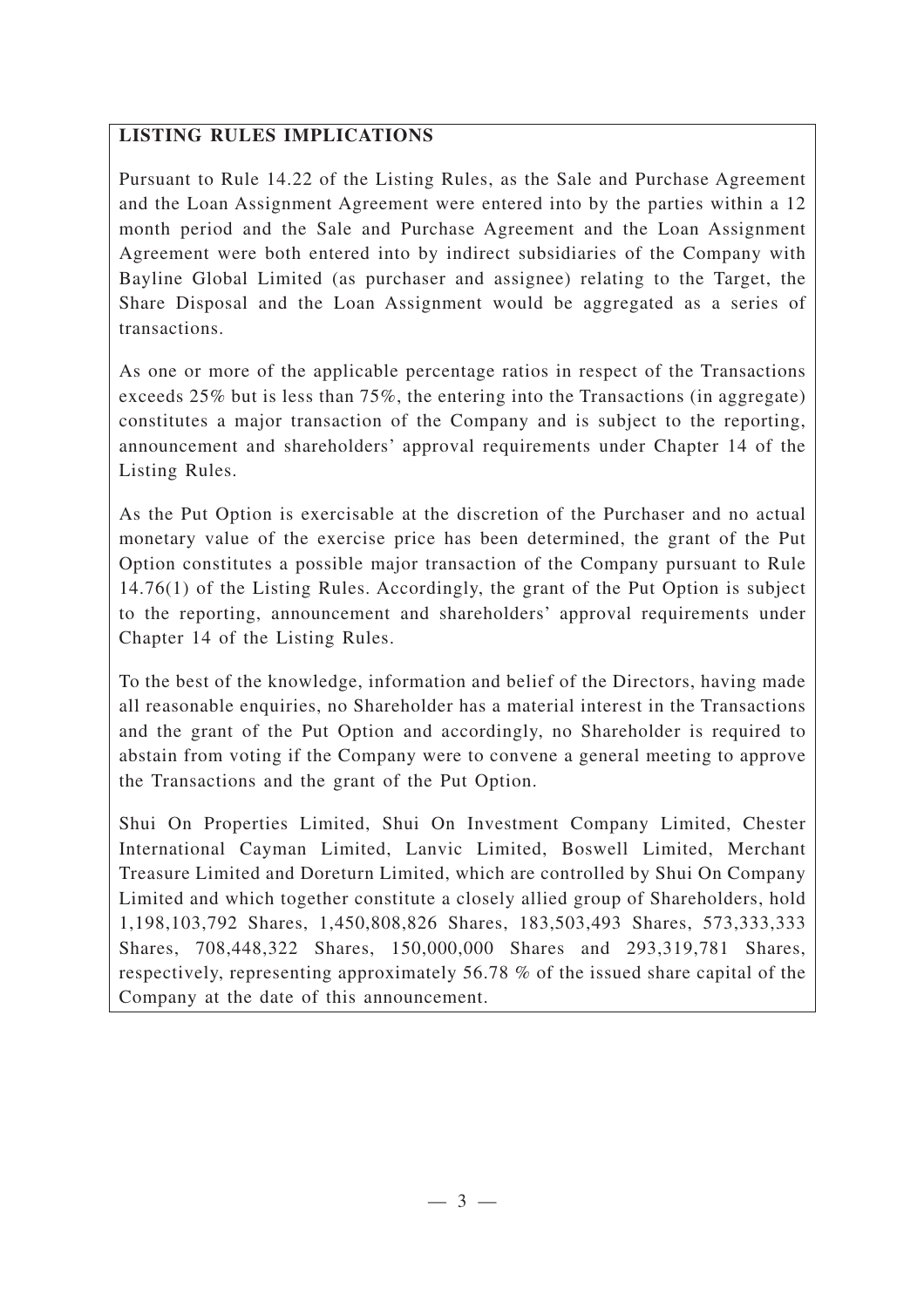The Company has obtained the written approval of Shui On Properties Limited, Shui On Investment Company Limited, Chester International Cayman Limited, Lanvic Limited, Boswell Limited, Merchant Treasure Limited and Doreturn Limited for the Transactions and the grant of the Put Option pursuant to Rule 14.44 of the Listing Rules and as a result, no Shareholders' meeting will be convened to consider the Transactions and the grant of the Put Option.

## **DESPATCH OF CIRCULAR**

A circular containing, among other things, further details of the Transactions and the Put Option is expected to be despatched to the Shareholders on or before 4 January 2016 in accordance with the Listing Rules.

## **WARNING**

**The Transactions and the grant of the Put Option are subject to the fulfilment (or waiver) of certain conditions precedent and may be terminated in certain circumstances. Accordingly, there is no assurance that the Transactions and the grant of the Put Option will be completed. Shareholders, investors in general and holders of securities of the Company should exercise caution when dealing in the securities of the Company.**

## **1. INTRODUCTION**

The Board is pleased to announce that on 10 December 2015, the Seller and the Seller Guarantor, both indirect subsidiaries of the Company, entered into a sale and purchase agreement with the Purchaser and the Purchaser Guarantors, in relation to the sale of the entire issued share capital of the Target, which indirectly owns 99% of the Corporate Avenue 3 Property in Shanghai, the PRC.

On 10 December 2015, the Assignor and the Assignor Guarantor, both indirect subsidiaries of the Company, entered into a loan assignment agreement with, inter alia, the Assignee and the Assignee Guarantors, in relation to the assignment of the Intercompany Loans.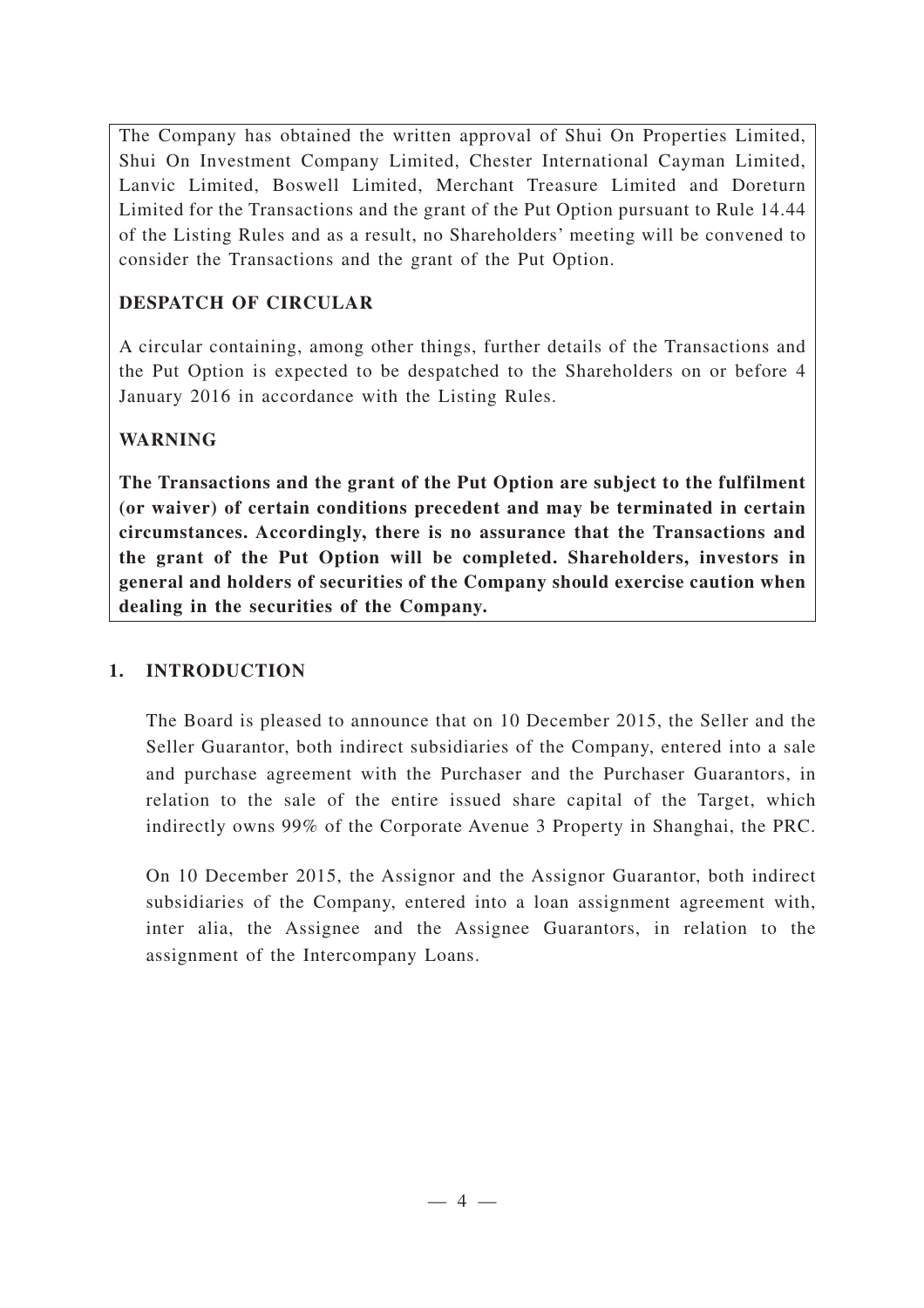### **2. SALE AND PURCHASE AGREEMENT**

#### **(a) Date**

10 December 2015

#### **(b) Parties**

- (1) Seller: Taipingqiao Holding Company Limited
- (2) Seller Guarantor: China Xintiandi Holding Company Limited
- (3) Purchaser: Bayline Global Limited
- (4) Purchaser Guarantors: LKK Health Products Group Limited and Vanke Property (Hong Kong) Company Limited

To the best of the knowledge, information and belief of the Directors, having made all reasonable enquiries, the Purchaser and the Purchaser Guarantors, and their ultimate beneficial owners are third parties independent of the Company and its connected persons.

#### **(c) Transaction**

The Seller has agreed to sell, and the Purchaser has agreed to purchase, on Closing the Sale Shares, representing the entire issued share capital of the Target.

The Target is an investment holding company whose subsidiary, Union Grow, owns 99% of the registered capital of Shanghai Le Fu. Shanghai Le Fu owns the Corporate Avenue 3 Property in Shanghai, the PRC.

The Corporate Avenue 3 Property is located at No. 168 Hu Bin Road, Shanghai, the PRC. Construction works of the Corporate Avenue 3 Property have been completed in April 2015 while the Housing Ownership Certificate has not been obtained yet. The Purchaser may exercise the Put Option to sell the Put Shareholder Instruments to the Seller if the Housing Ownership Certificate is not obtained within 18 months after the date of the Sale and Purchase Agreement.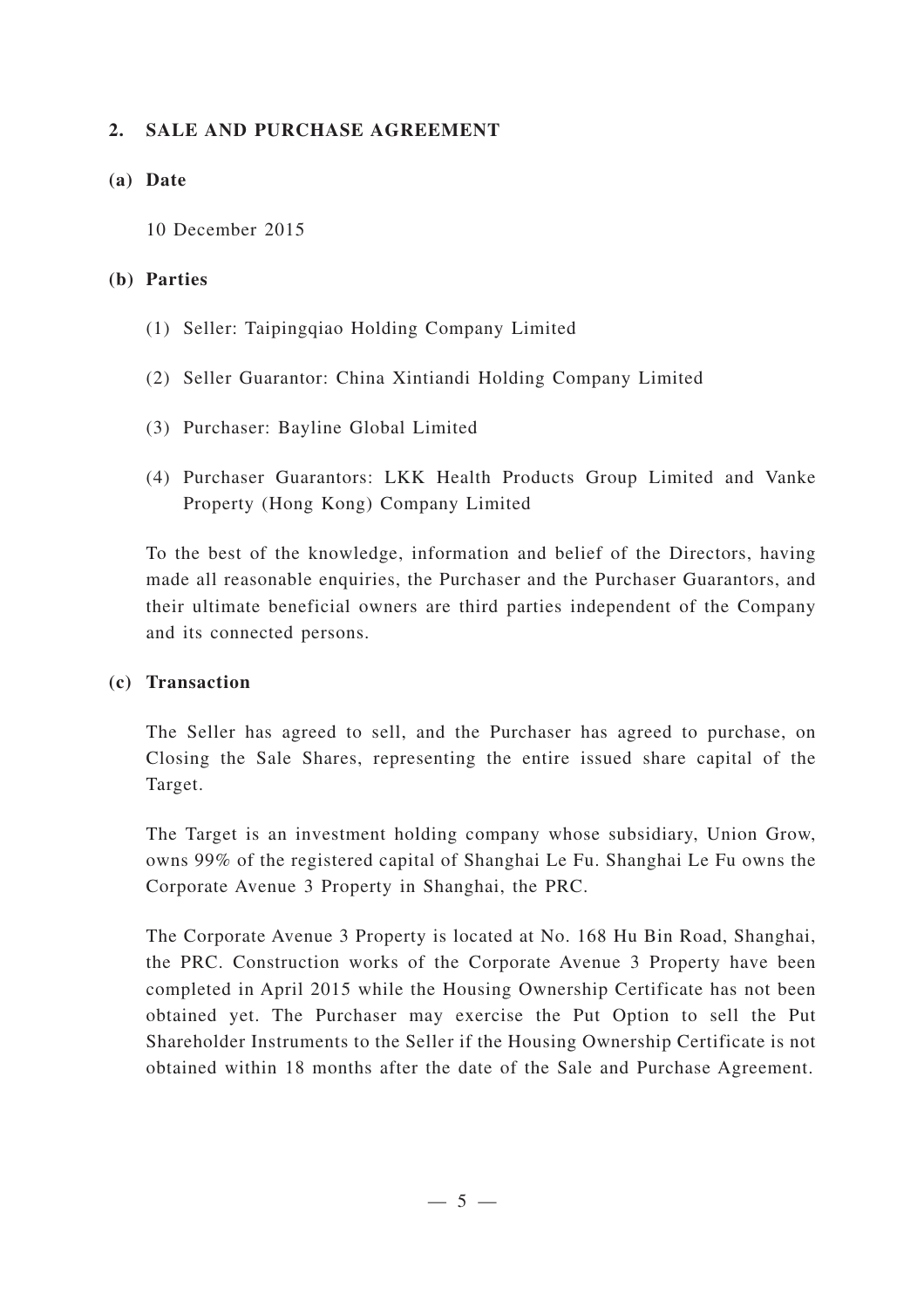#### **(d) Consideration**

#### *Final Share Consideration*

The final consideration for the Share Disposal (the "**Final Share Consideration**") will be an amount equal to RMB5,700,000,000:

- (1) minus the adjusted liabilities attributable to the Target as at the date of the Closing determined in the Closing Statement; and
- (2) plus the adjusted assets attributable to the Target as at the date of the Closing determined in Closing Statement.

The Final Share Consideration was determined based on arm's length negotiations between the parties with reference to the management's valuation of the Corporate Avenue 3 Property ranging from RMB5,582,000,000 to RMB5,798,000,000 after taking into account its in-place rents, physical specifications and market dynamics. The agreed value attributed by the parties to the Corporate Avenue 3 Property at Closing (being RMB5,700,000,000) represents a premium of approximately 5.7% over the carrying value of the Corporate Avenue 3 Property as at 30 June 2015 (being RMB5,391,000,000).

For the purpose of determining the payments to be made in connection with the Share Disposal, the parties have estimated that the Final Share Consideration will be RMB1,752,740,578 (the "**Estimated Share Consideration**"). The Estimated Consideration represents an excess of RMB615,170,459 over the unaudited consolidated net assets of the Target Group as at 30 September 2015.

#### *Estimated Share Consideration*

The Estimated Share Consideration will be settled as follows:

- (1) **Share Deposit**: On or before the eighth Business Day after the date of the Sale and Purchase Agreement, the Purchaser shall pay the US\$ equivalent of RMB701,096,231 (the "**Share Deposit**") into an escrow account. The Share Deposit will be released to the Seller at Closing as partial payment of the Estimated Share Consideration.
- (2) **Remaining consideration amount**: At Closing, the balance of the Estimated Share Consideration will be settled as follows:
	- (i) the Purchaser shall deposit the US\$ equivalent of RMB440,545,474 (the "**Retention Escrow Amount**") into an escrow account; and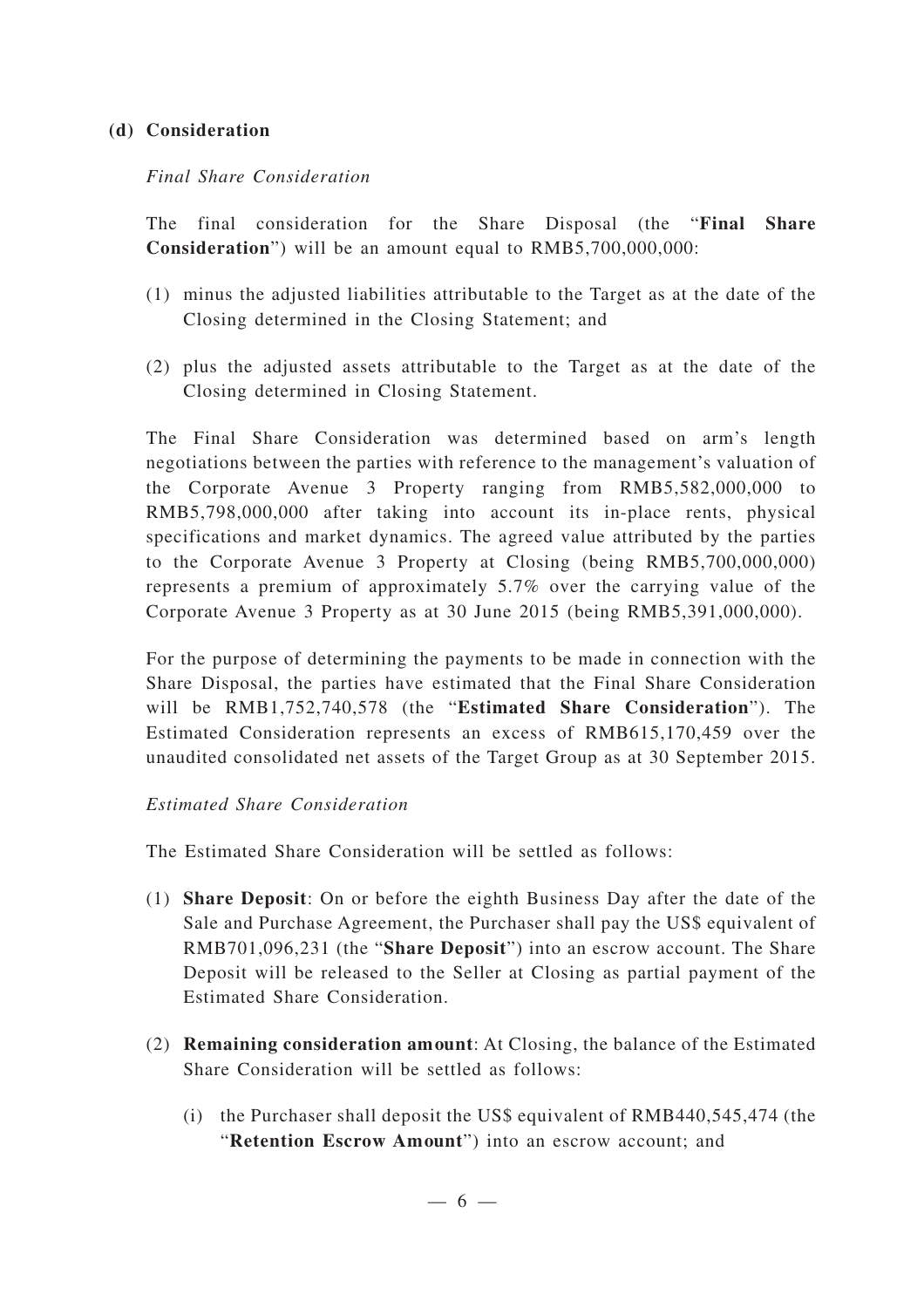(ii) the Purchaser shall pay to the Seller the US\$ equivalent of the remaining balance of the Estimated Share Consideration.

#### *Release of the Retention Escrow Amount*

Half of the Retention Escrow Amount (together with any interest accrued thereon) shall be released to the Seller within five Business Days upon the occurrence of any of the following trigger events:

- (1) Shanghai Le Fu having obtained the Housing Ownership Certificate; and
- (2) completion of the sale of the 1% equity interest in Shanghai Le Fu held by Shanghai Fuxing to a purchaser (which may be Union Grow, any company with the Purchaser group or any other third party).

The remaining Retention Escrow Amount (together with any interest accrued thereon) shall be released to the Seller within five Business Days upon the occurrence of the other trigger event described above.

#### *Post-Closing adjustments*

Upon finalisation of the Closing Statement, if the Final Share Consideration exceeds the Estimated Share Consideration, the amount of the excess will be paid in cash by the Purchaser to the Seller, and if the Final Share Consideration is less than the Estimated Share Consideration, the amount of the shortfall will be paid in cash by the Seller to the Purchaser. Any such post-Closing adjustment payment is not subject to any cap and shall be paid within five Business Days after the date of finalisation of the Closing Statement. The management of the Company does not expect that there will be any material difference between the Estimated Share Consideration and the Final Share Consideration.

The Company will make an announcement when the Final Share Consideration has been determined.

#### **(e) Conditions**

Closing is conditional upon the following conditions having been fulfilled (or waived in accordance with the Sale and Purchase Agreement):

(1) the Company having obtained the requisite shareholders' approval of the transaction contemplated under the Sale and Purchase Agreement as a "major transaction" as required under the Listing Rules; and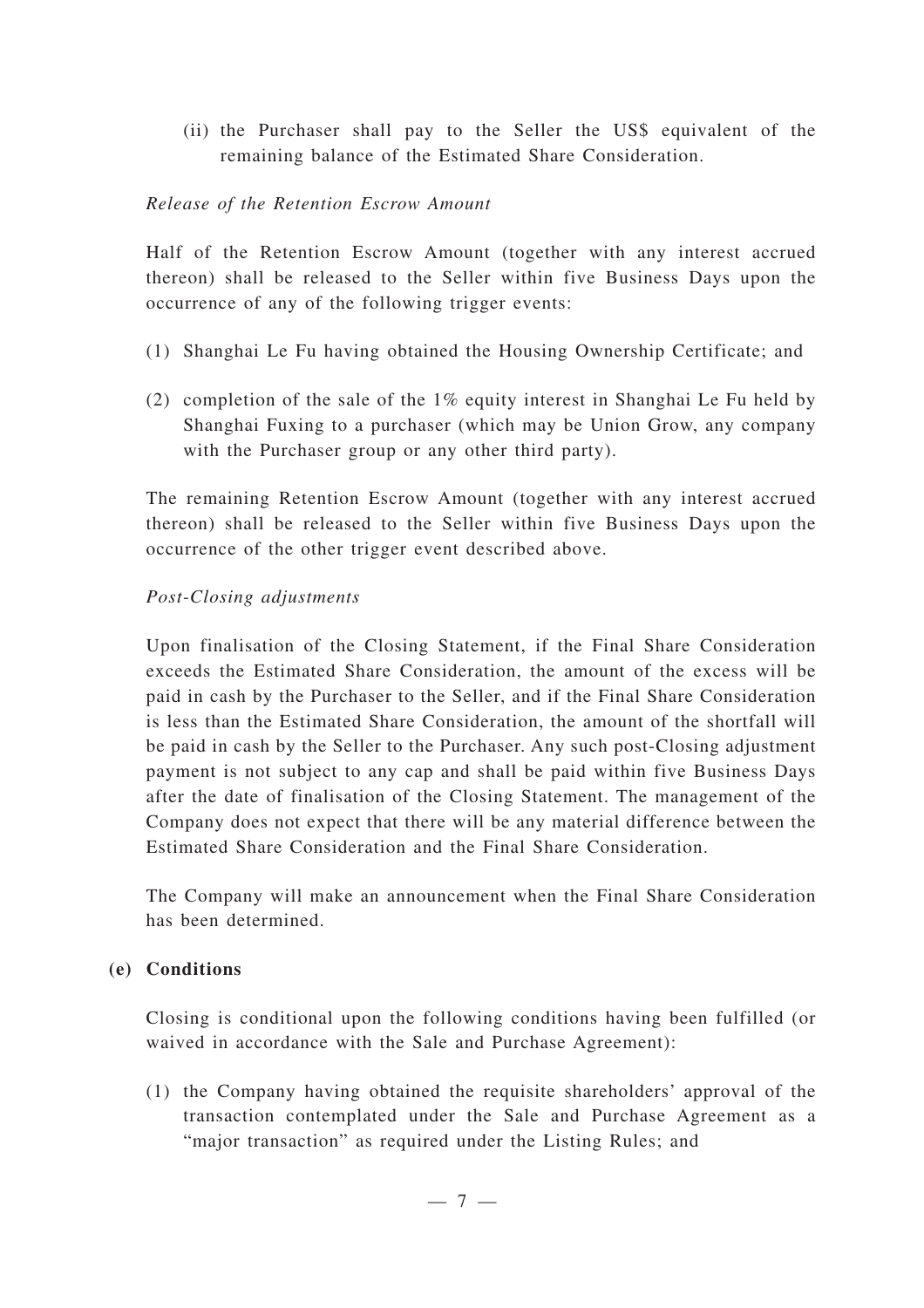(2) Shanghai Fuxing having provided a confirmation letter in favour of Union Grow in respect of the Share Disposal in accordance with the Sale and Purchase Agreement.

At the date of this announcement, condition (1) above has been fulfilled. Condition (2) may be waived by the Purchaser at any time by notice in writing from the Purchaser to the Seller.

## **(f) Closing**

Closing of the Share Disposal shall take place on the later of (i) 2 February 2016 and (ii) the date which is seven Business Days from the date on which all of the conditions above have been fulfilled (or waived) (or such other date as may be agreed between the Seller and the Purchaser).

If any of conditions have not been fulfilled (or waived) on or before 29 February 2016 (or such later date as agreed between the Seller and the Purchaser), the Sale and Purchase Agreement shall be terminated automatically and the Share Deposit together with any accrued interest thereon will be released to the Purchaser.

Following Closing, the Seller will no longer have any shareholding interests in the Target and the Target Group will cease to be the subsidiaries of the Company.

## **(g) Termination**

At any time before Closing, either the Seller or the Purchaser may terminate the Sale and Purchase Agreement by notice to the other in the event of:

- (1) damage to a substantial portion of the building standing on the Corporate Avenue 3 Property, and for this purpose "substantial portion" refers to such part(s) of the Corporate Avenue 3 Property which has/have a total gross floor area of 20% or more of the total gross floor area of the Corporate Avenue 3 Property; or
- (2) the commencement or progression of any process by a government entity to resume the Corporate Avenue 3 Property or any significant part of it which would result in a material adverse change.

At any time before Closing, the Purchaser may terminate the Sale and Purchase Agreement by notice to the Seller if any event or matter occurs which would constitute a breach of the warranties given by the Seller by reference to the facts and circumstances then existing and which would result in a material adverse change.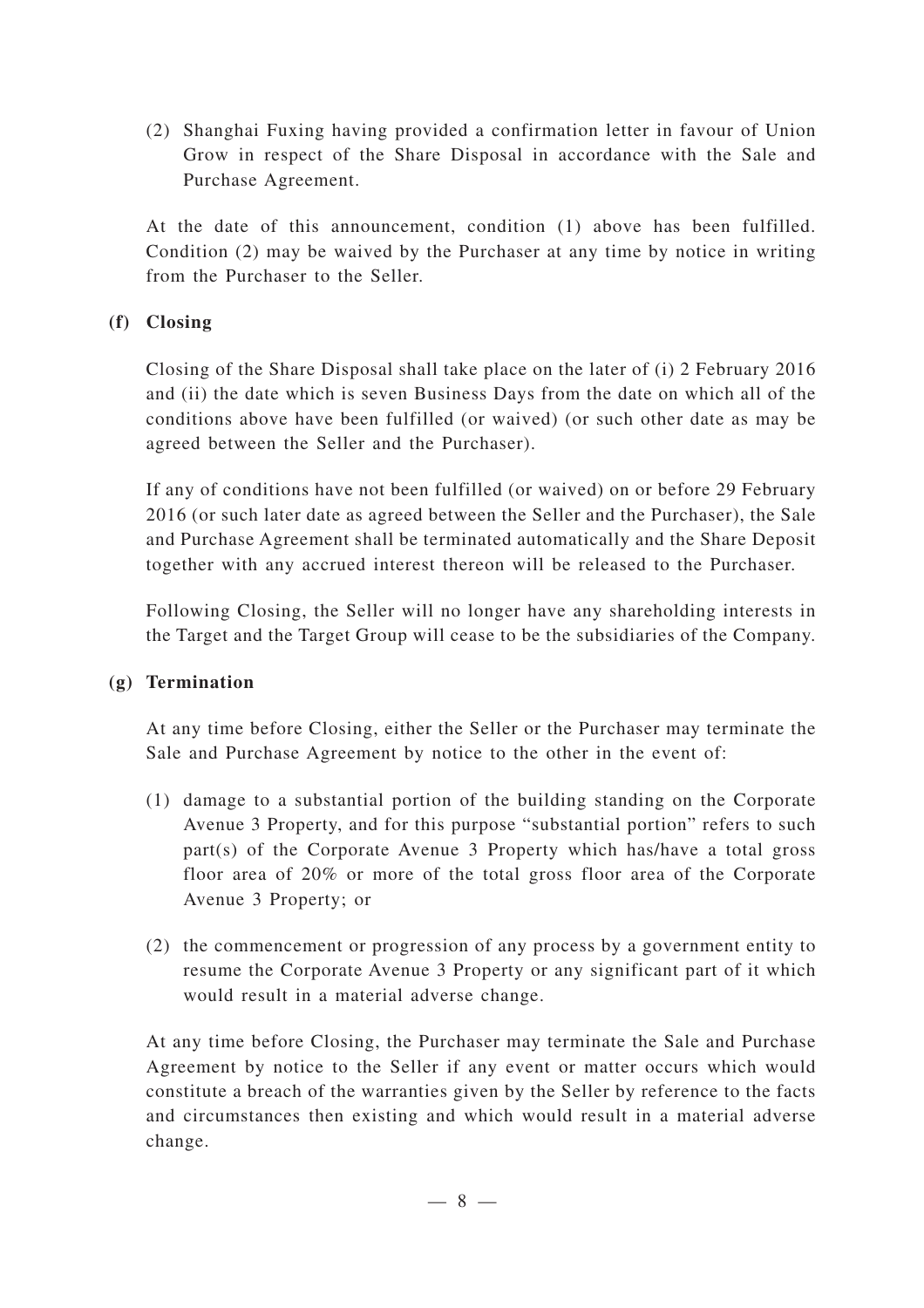If the Sale and Purchase Agreement is terminated upon the occurrence of the above termination events, the Share Deposit together with any accrued interest thereon shall be released to the Purchaser.

If the Seller or the Purchaser fails to comply with its material obligations at Closing, the non-defaulting party is entitled to terminate the Sale and Purchase Agreement by notice to the other. The Share Deposit together with any accrued interest thereon shall be released to the Purchaser unless such termination is solely due to the Purchaser's failure to comply with its material obligations through no fault of the Seller, upon which the US\$ equivalent of RMB262,911,087 (representing 15% of the Estimated Share Consideration) together with any accrued interest thereon shall be released to the Seller and any remaining funds in the escrow account where the Share Deposit is held shall be released to the Purchaser. Where the termination is solely due to the Seller 's failure to comply with its material obligations through no fault of the Purchaser, the Seller shall, in addition to the return of the Share Deposit together with any accrued interest thereon, pay to the Purchaser a break-up fee of HK\$10,000,000 to cover professional fees incurred by the Purchaser.

#### **(h) Guarantees**

Pursuant to the Sale and Purchase Agreement, (i) the Seller Guarantor has agreed to guarantee the Seller's obligations and undertakings under the Sale and Purchase Agreement (and related transaction documents) and (ii) each of the Purchaser Guarantors has agreed to guarantee the Purchaser 's obligations and undertakings under the Sale and Purchase Agreement (and related transaction documents) on a several basis. Each Purchaser Guarantor 's liability shall not exceed the following proportions of the Final Share Consideration:

- (1) LKKHPG: 90%
- (2) VPHK: 10%

## **3. LOAN ASSIGNMENT AGREEMENT**

#### **(a) Date**

10 December 2015

## **(b) Parties**

- (1) Assignor: China Xintiandi Property Company Limited
- (2) Assignor Guarantor: China Xintiandi Holding Company Limited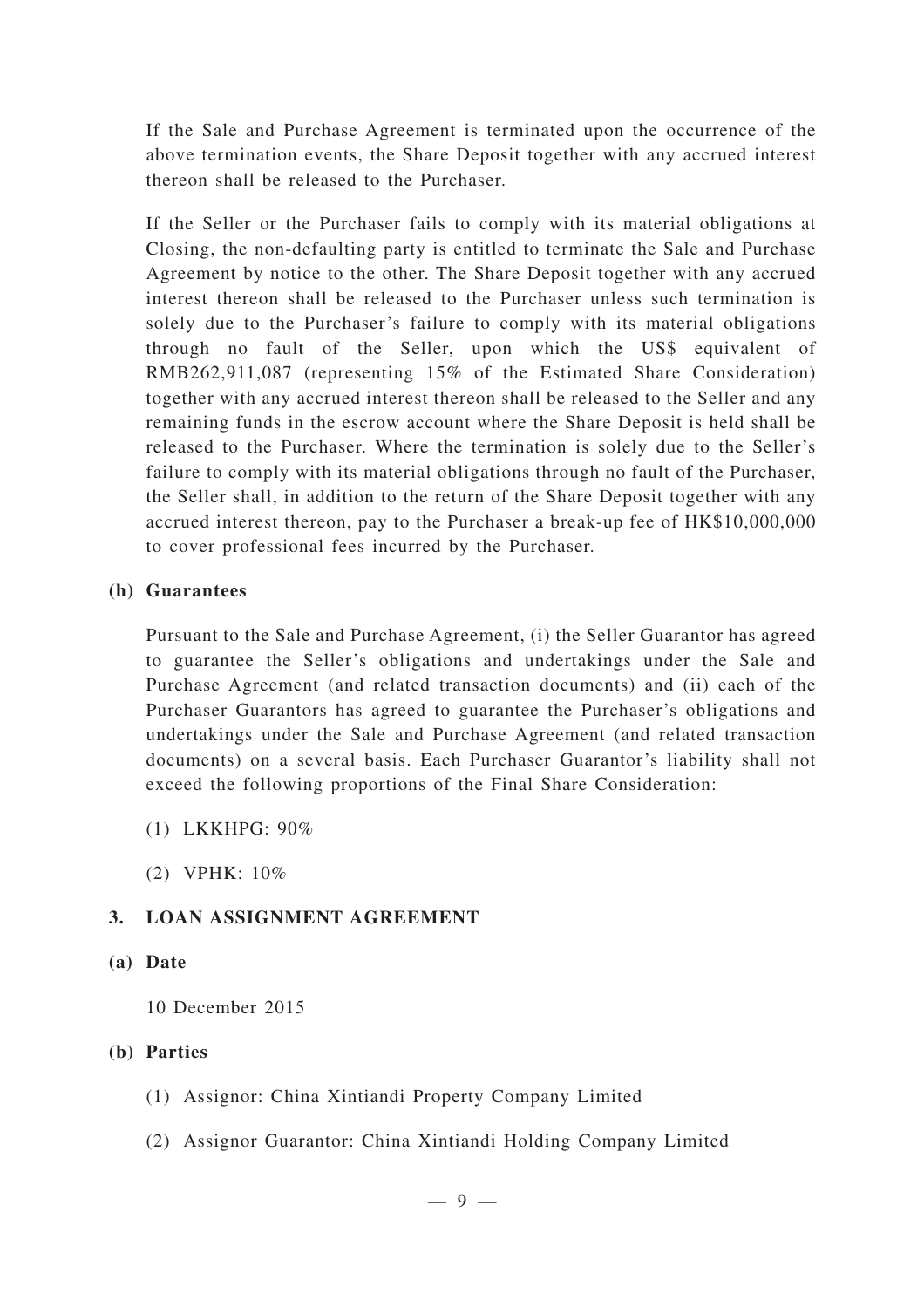- (3) Assignee: Bayline Global Limited
- (4) Assignee Guarantors: LKK Health Products Group Limited and Vanke Property (Hong Kong) Company Limited
- (5) Borrower: Infoshore International Limited

## **(c) Transaction**

The Assignor has agreed to assign or procure the assignment of, and the Assignee has agreed to accept the assignment of the Intercompany Loans.

## **(d) Consideration**

The consideration for the Loan Assignment will be an amount equal to the aggregate of US\$39,277,780.27 and RMB2,401,485,618.32 (the "**Loan Consideration**") to be settled as follows:

- (1) **Loan Deposit**: On or before the eighth Business Day after the date of the Loan Assignment Agreement, the Assignee shall pay the US\$ equivalent of RMB1,061,085,663 (the "**Loan Deposit**") into an escrow account. The Loan Deposit will be released to the Assignor at completion of the Loan Assignment as partial payment of the Loan Consideration.
- (2) **Remaining consideration amount**: At completion of the Loan Assignment, the Assignee shall pay to the Assignor the US\$ equivalent of the remaining balance of the Loan Consideration.

If the Assignee fails to pay the remaining balance of the Loan Consideration, the Assignor may terminate the Loan Assignment Agreement and the Assignor shall be entitled to retain the US\$ equivalent of RMB397,907,124 (representing 15%) of the Loan Consideration) together with any interest accrued thereon. Any remaining funds in the escrow account where the Loan Deposit is held shall be released to the Assignee.

The Loan Consideration constitutes an amount equal to the aggregate principal amounts of US\$36,500,000 and RMB2,236,552,881.40 and all accrued unpaid interests on the Intercompany Loans.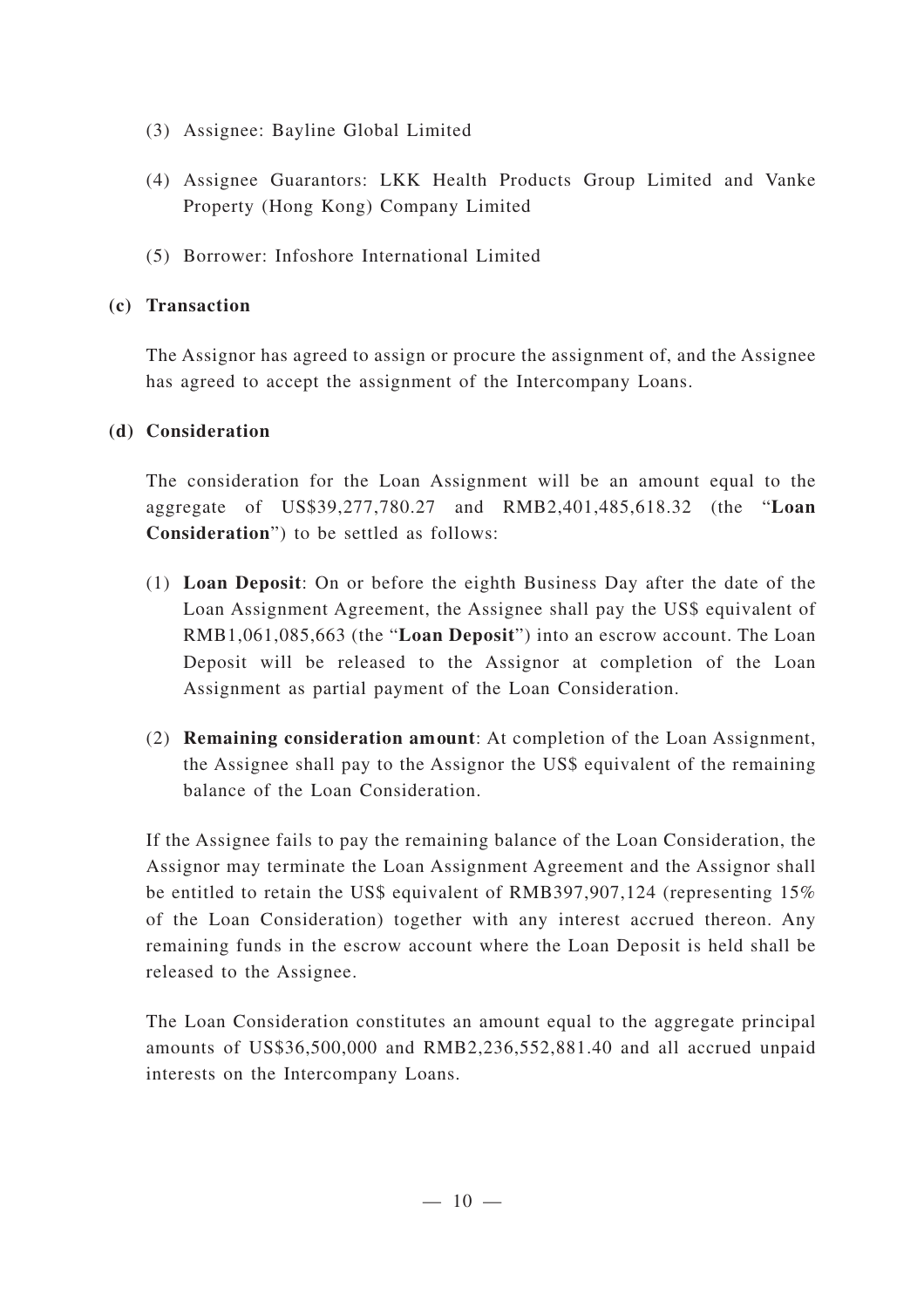### **(e) Completion**

Completion of the Loan Assignment will take place on the Effective Date.

## **(f) Termination**

The Loan Assignment Agreement may be terminated by agreement of the parties. Upon termination of the Loan Assignment Agreement, the Loan Deposit together with any accrued interest thereon shall be released to the Assignee.

### **(g) Guarantees**

Pursuant to the Loan Assignment Agreement, (i) the Assignor Guarantor has agreed to guarantee the Assignor 's obligations and undertakings under the Loan Assignment Agreement and (ii) each of the Assignee Guarantors has agreed to guarantee the Assignee's obligations and undertakings under the Loan Assignment Agreement on a several basis. Each Assignee Guarantor 's liability shall not exceed the following proportions of the Loan Consideration:

(1) LKKHPG: 90%

(2) VPHK: 10%

## **4. THE PUT OPTION**

Under the Sale and Purchase Agreement, if Shanghai Le Fu fails to obtain the Housing Ownership Certificate by the date falling 18 months after the date of the Sale and Purchase Agreement (the "**Put Option Exercise Date**"), the Purchaser shall have an option to sell to the Seller (i) the Sale Shares and any other shares in the Target which the Purchaser has acquired and (ii) any shareholder loans owed by the Target Group to the Purchaser or any of its affiliates (the "**Put Shareholder Instruments**"). The Put Option will expire one month after the Put Option Exercise Date.

The Put Option is granted to the Purchaser at no cost to the Purchaser. The consideration for the Put Shareholder Instruments acquired pursuant to the Put Option shall be equal to an amount which would result in a net internal rate of return of 10% per annum for the Purchaser on its investment in the Target Group up to and including the Put Option Completion Date.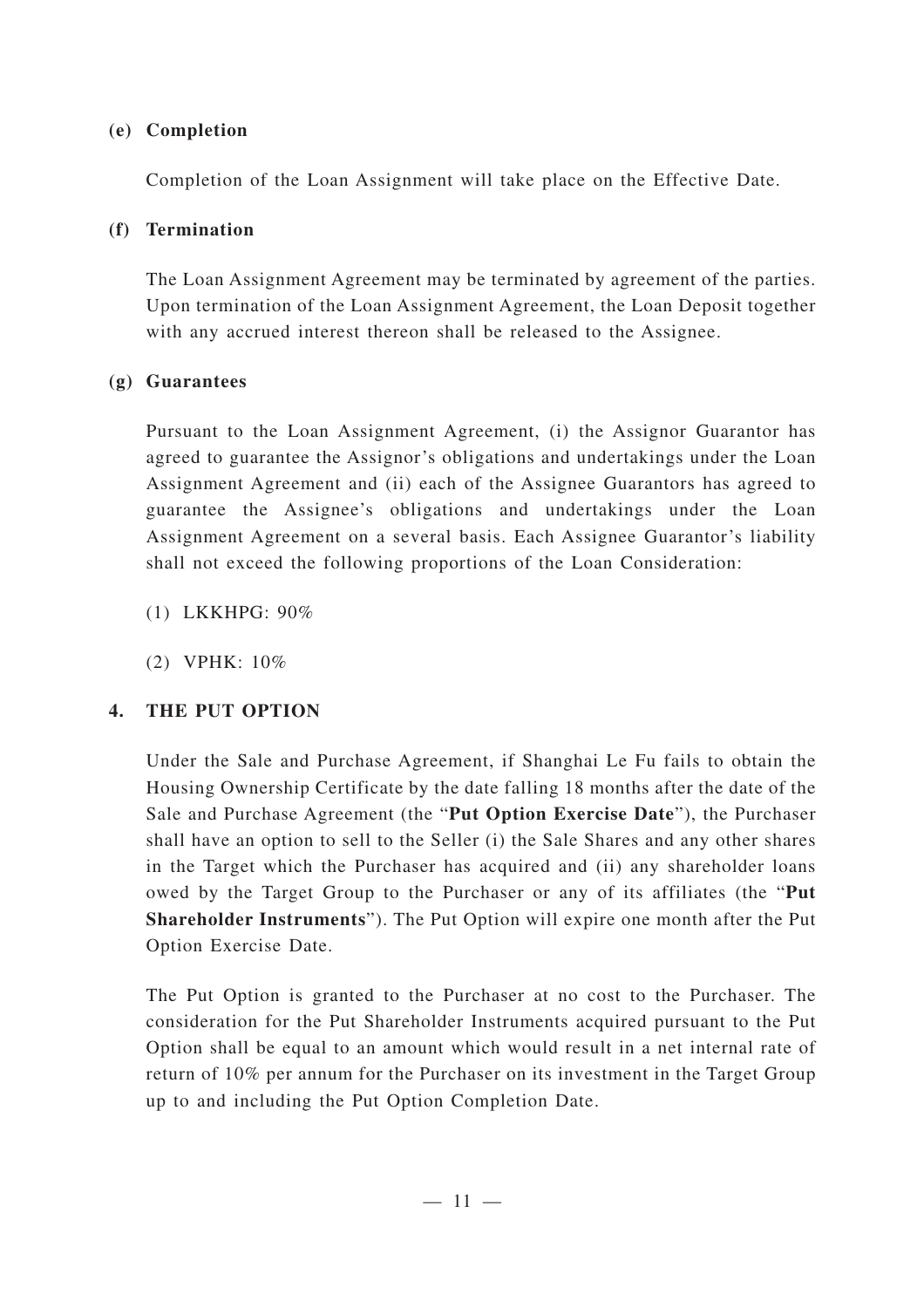### **5. LICENCE AGREEMENT**

On or before Closing, Sky Link (Hong Kong) Limited, an indirect subsidiary of the Company, will enter into a licence agreement with Shanghai Le Fu under which the "CORPORATE AVENUE 企业天地" brand will be licensed to Shanghai Le Fu on a royalty-free basis for use in respect of the Corporate Avenue 3 Property for an initial term of five years, automatically renewable for another five years upon expiry of the initial term. The terms of this licence were negotiated on an arms' length basis between the parties in the context of the Share Disposal and taking into account the consideration payable by the Purchaser under the Sale and Purchase Agreement.

# **6. ASSET MANAGEMENT SERVICES, PROPERTY MANAGEMENT SERVICES AND PROJECT MANAGEMENT SERVICES**

Pursuant to the Sale and Purchase Agreement, the Seller has agreed to procure that an affiliate of the Company, Shanghai Xintiandi Management Limited, assists the asset management team appointed by the Purchaser with the handover of asset management services with respect to the Corporate Avenue 3 Property for the period from Closing to 2 March 2016.

The Seller and the Purchaser have also agreed that affiliates of the Company will provide transitional property management and project management services to Shanghai Le Fu pursuant to relevant supplementary agreements to be entered into between Shanghai Le Fu and such affiliates on or before Closing.

Pursuant to the property management supplementary agreement, transitional property management services shall be provided for 30 days from the date of Closing and the fee payable is RMB200,000 for the entire term. Pursuant to the project management supplementary agreement, project management services shall be provided from Closing to 31 December 2016 or until Shanghai Le Fu achieves certain agreed project development milestones. A monthly management fee of RMB902,536.08 is payable from 1 January 2016 to 31 December 2016 while outstanding fees of RMB4,584,757.76 payable under the existing property management agreement shall be paid before 31 December 2015.

The management fees were negotiated on arms' length basis between the parties, in the context of the Share Disposal, having regard to the terms of the existing property management and project management agreements, the transitional nature of such services, the agreed scope of services to be provided, manpower required and headquarter services to be shared under each agreement.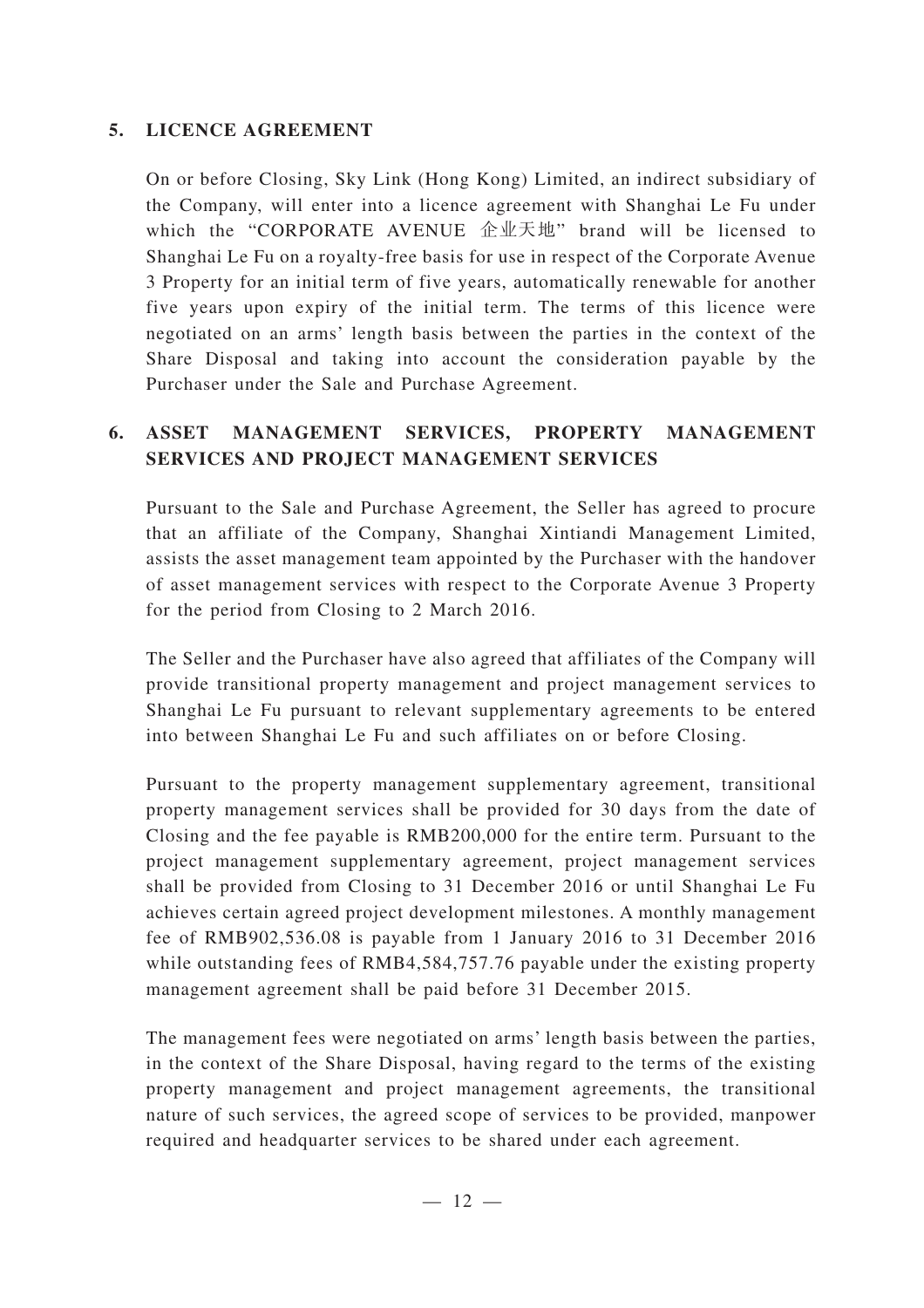### **7. FINANCIAL INFORMATION ON THE TARGET GROUP**

As at 30 September 2015, the unaudited consolidated net asset value, turnover, profits both before and after taxation of the Target Group were approximately RMB1,137,570,119, RMB24,082,676, RMB192,167,171 and RMB125,569,899 respectively.

For the financial year ended 31 December 2014, the audited consolidated net asset value, turnover, profits both before and after taxation of the Target Group were approximately RMB1,012,000,219, nil, RMB404,163,175 and RMB301,903,528 respectively.

For the financial year ended 31 December 2013, the audited consolidated net asset value, turnover, profits both before and after taxation of the Target Group were approximately RMB710,096,691, nil, RMB293,229,909 and RMB221,757,864 respectively.

With reference to the carrying value of the Target Group as at 30 September 2015, and after deducting estimated tax and transaction expenses of approximately RMB74,000,000, the Group expects that there will be a gain of approximately RMB622,000,000 arising from the Transactions (with RMB486,000,000 attributable to the Group after excluding minority interests in the Target Group).

## **8. REASONS FOR AND BENEFITS OF THE TRANSACTIONS AND USE OF PROCEEDS**

In order to accelerate overall asset turnover and realisation of the value of assets owned, the Company's strategy is to divest commercial properties at the right price and time. The Company considers that the Transactions represent an opportunity for the Group to realise its investment in the Corporate Avenue 3 Property at an attractive value in the prevailing market conditions, in line with the Company's strategic monetisation plan for its property portfolio.

After paying down debt and deducting the transaction costs and expenses, the Group will record net proceeds of approximately RMB1,679,000,000 upon Closing of the Share Disposal and RMB2,653,000,000 on Completion of the Loan Assignment. Total net proceeds from the Transactions will be RMB4,332,000,000 (with RMB3,384,000,000 attributable to the Group after excluding minority interest), which in turn will reduce the Group's net gearing by 12% with reference to the carrying value of the Company as at 31 December 2014. It is intended that the net proceeds will be used for Group financial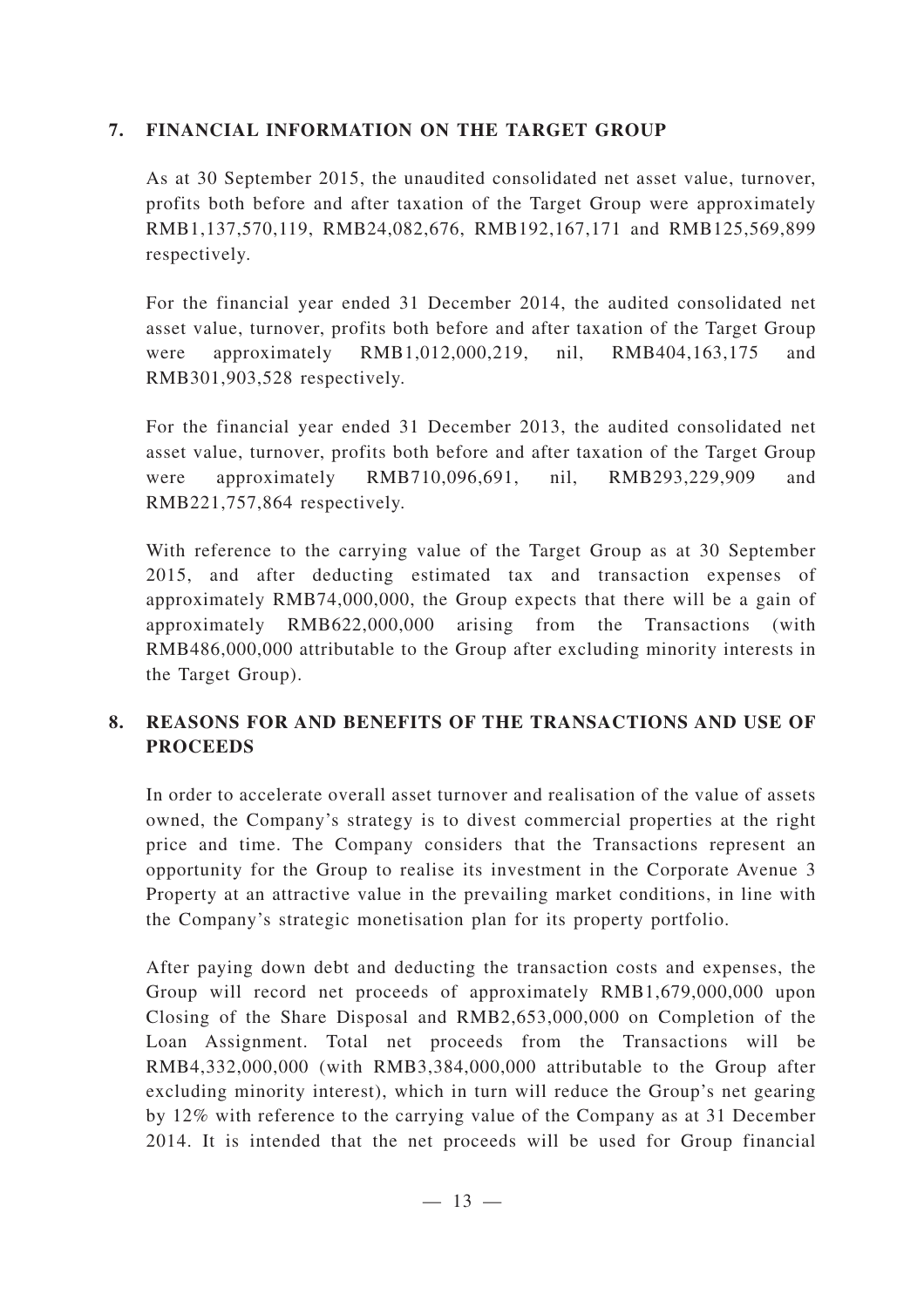purposes. The Directors (including the independent non-executive Directors) are of the view that the terms of the Transactions and the grant of the Put Option are normal commercial terms and fair and reasonable and in the interests of the Group and the Shareholders as a whole.

## **9. LISTING RULES IMPLICATIONS**

Pursuant to Rule 14.22 of the Listing Rules, as the Sale and Purchase Agreement and the Loan Assignment Agreement were entered into by the parties within a 12 month period and the Sale and Purchase Agreement and the Loan Assignment Agreement were both entered into by indirect subsidiaries of the Company with Bayline Global Limited (as purchaser and assignee) relating to Target, the Share Disposal and the Loan Assignment would be aggregated as a series of transactions.

As one or more of the applicable percentage ratios in respect of the Transactions exceeds 25% but is less than 75%, the entering into Transactions (in aggregate) constitutes a major transaction of the Company and is subject to the reporting, announcement and shareholders' approval requirements under Chapter 14 of the Listing Rules.

As the Put Option is exercisable at the discretion of the Purchaser and no actual monetary value of the exercise price has been determined, the grant of the Put Option constitutes a possible major transaction of the Company pursuant to Rule 14.76(1) of the Listing Rules. Accordingly, the grant of the Put Option is subject to the reporting, announcement and shareholders' approval requirements under Chapter 14 of the Listing Rules.

To the best of the knowledge, information and belief of the Directors, having made all reasonable enquiries, no Shareholder has a material interest in the Transactions and the grant of the Put Option and accordingly, no Shareholder is required to abstain from voting if the Company were to convene a general meeting to approve the Transactions and the grant of the Put Option.

Shui On Properties Limited, Shui On Investment Company Limited, Chester International Cayman Limited, Lanvic Limited, Boswell Limited, Merchant Treasure Limited and Doreturn Limited, which are controlled by Shui On Company Limited and which together constitute a closely allied group of Shareholders, hold 1,198,103,792 Shares, 1,450,808,826 Shares, 183,503,493 Shares, 573,333,333 Shares, 708,448,322 Shares, 150,000,000 Shares and 293,319,781 Shares, respectively, representing approximately 56.78% of the issued share capital of the Company at the date of this announcement.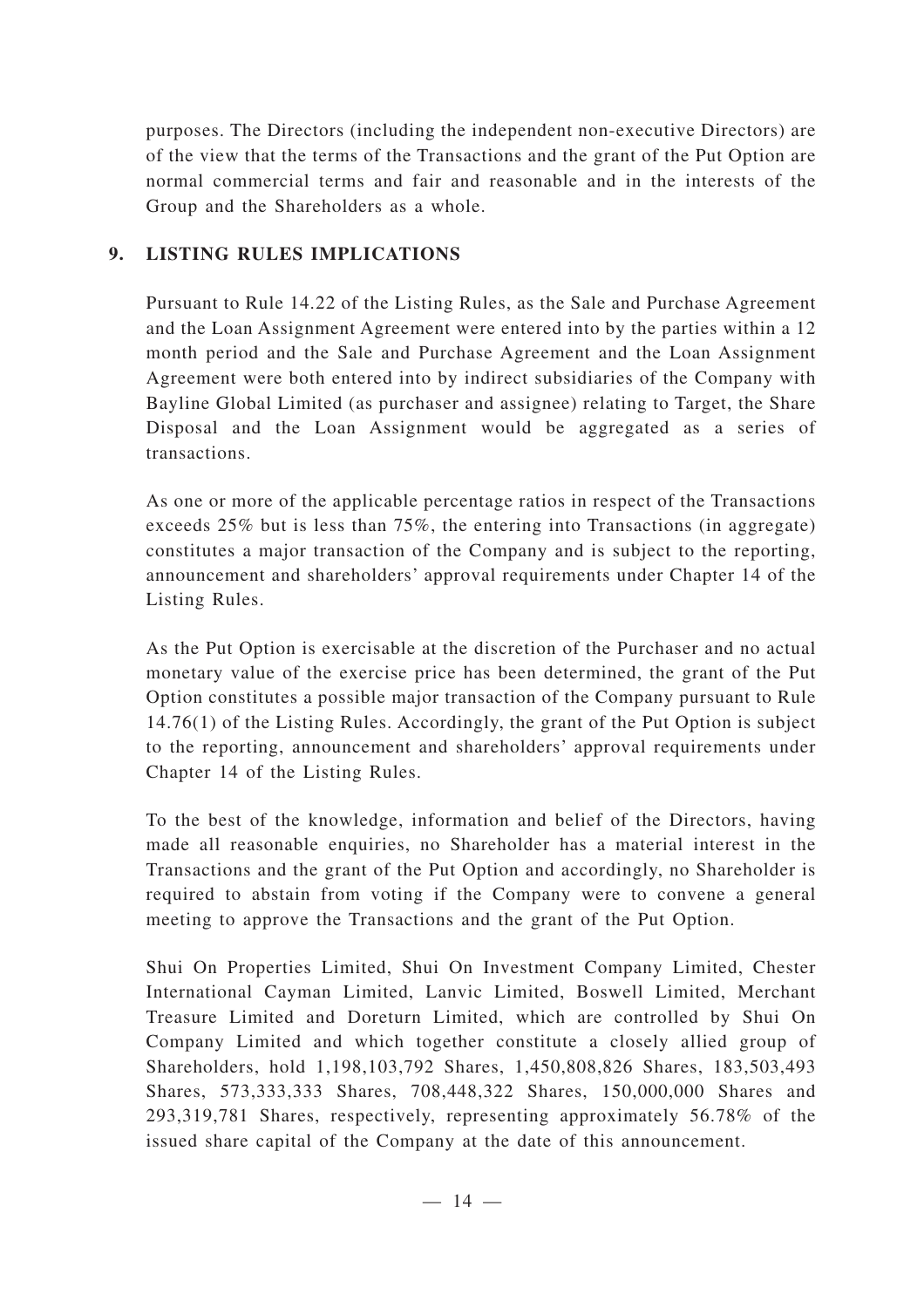The Company has obtained the written approval of Shui On Properties Limited, Shui On Investment Company Limited, Chester International Cayman Limited, Lanvic Limited, Boswell Limited, Merchant Treasure Limited and Doreturn Limited for the Transactions and the grant of the Put Option pursuant to Rule 14.44 of the Listing Rules and as a result, no Shareholders' meeting will be convened to consider the Transactions and the grant of the Put Option.

## **10. DESPATCH OF CIRCULAR**

A circular containing, among other things, further details of the Transactions and the Put Option is expected to be despatched to the Shareholders on or before 4 January 2016 in accordance with the Listing Rules.

## **11. GENERAL INFORMATION**

The Company, through its subsidiaries and associates, is one of the leading property developers in the PRC. The Group principally engages in the development, sale, leasing, management and ownership of high quality residential, office, retail, entertainment and cultural properties in the PRC.

The Purchaser or Assignee is a company incorporated in the BVI and a special purpose vehicle owned by Foxtail Investments Limited and V Capital Limited.

The Purchaser Guarantors or Assignee Guarantors are LKKHPG and VPHK. The businesses of LKKHG cover four main areas, namely Chinese herbal plantation, R&D, production, sales and services of TCM health products, mobile internet platform, and property investment. Headquartered in Hong Kong China, LKKHPG has subsidiaries in mainland China, Hong Kong, Taiwan, and Malaysia. VPHK is an investment holding company incorporated in Hong Kong and a wholly-owned subsidiary of China Vanke Co., Ltd. (stock code: 2202) which is principally engaged in property development and property investment in the PRC and overseas.

## **12. WARNING**

**The Transactions and the grant of the Put Option are subject to the fulfilment (or waiver) of certain conditions precedent and may be terminated in certain circumstances. Accordingly, there is no assurance that the Transactions and the grant of the Put Option will be completed. Shareholders, investors in general and holders of securities of the Company should exercise caution when dealing in the securities of the Company.**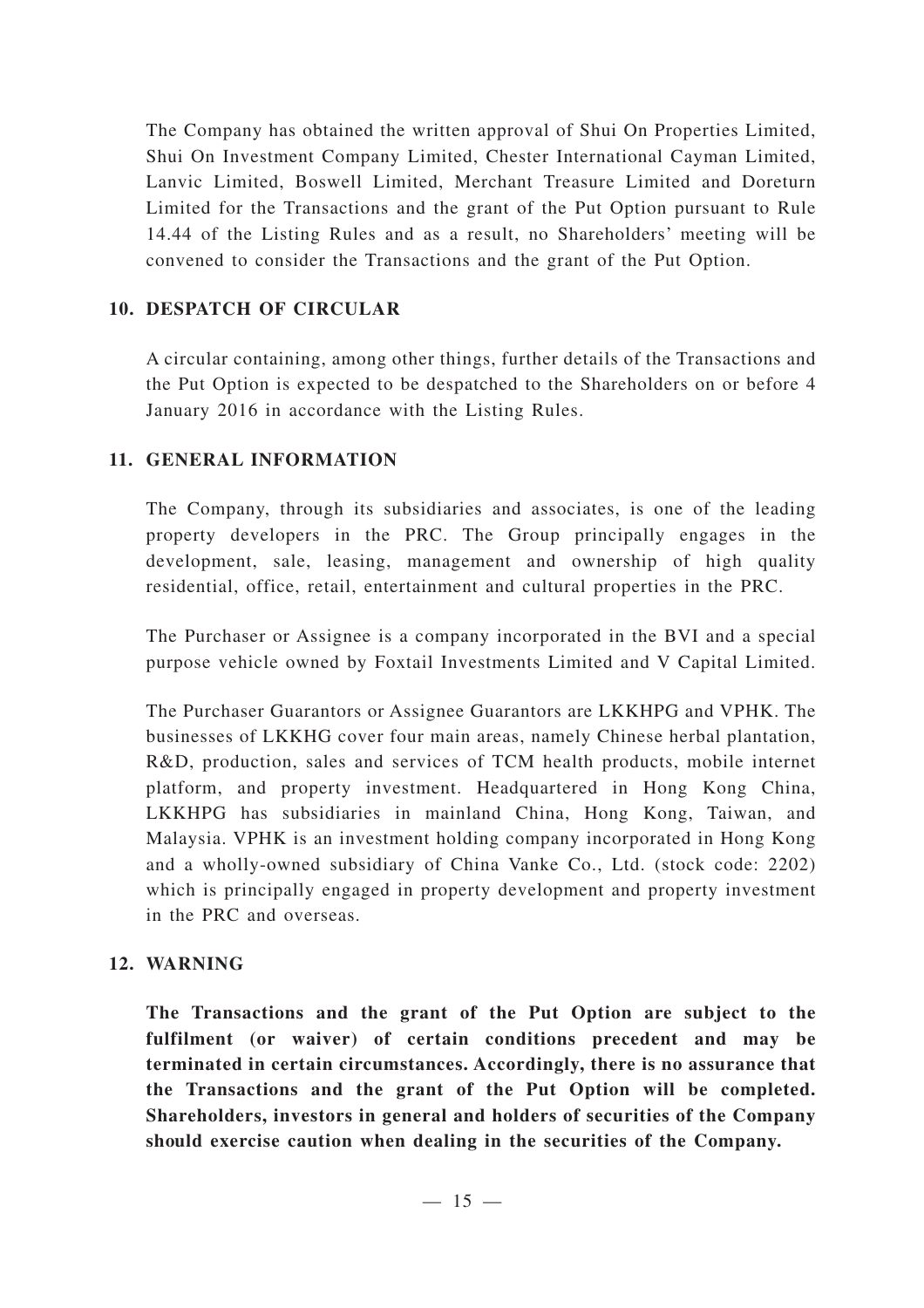## **13. DEFINITIONS**

In this announcement, unless the context otherwise requires, the following expressions have the following meanings:

| "Assignee" or<br>"Purchaser"                              | Bayline Global Limited, a company incorporated in the<br>BVI and owned by Foxtail Investments Limited and V<br>Capital Limited;                                                                                                                                                                                                                                    |
|-----------------------------------------------------------|--------------------------------------------------------------------------------------------------------------------------------------------------------------------------------------------------------------------------------------------------------------------------------------------------------------------------------------------------------------------|
| "Assignee"<br>Guarantors" or<br>"Purchaser<br>Guarantors" | LKKHPG and VPHK;                                                                                                                                                                                                                                                                                                                                                   |
| "Assignor"                                                | China Xintiandi Property Company Limited, a company<br>incorporated under the laws of the Cayman Islands and<br>an indirect subsidiary of the Company;                                                                                                                                                                                                             |
| "associate(s)"                                            | has the meaning ascribed to it under the Listing Rules;                                                                                                                                                                                                                                                                                                            |
| "Board"                                                   | the Board of Directors of the Company;                                                                                                                                                                                                                                                                                                                             |
| "Business Day(s)"                                         | a day (other than a Saturday or Sunday or public holiday<br>in Hong Kong and New York and any day on which a<br>tropical cyclone warning no. 8 or above or a "black"<br>rain warning signal is hoisted in Hong Kong at any time<br>between 9.00 a.m. and 5.00 p.m.) on which banks are<br>open in Hong Kong and New York for general<br>commercial business;       |
| "BVI"                                                     | British Virgin Islands;                                                                                                                                                                                                                                                                                                                                            |
| "Closing"                                                 | completion of the Share Disposal in accordance with the<br>Sale and Purchase Agreement;                                                                                                                                                                                                                                                                            |
| "Closing<br>Statement"                                    | the statement showing the adjusted assets and liabilities<br>attributable to the Target as at Closing which is to be<br>prepared by the Seller within 20 Business Days after the<br>date of Closing and subject to joint audit by Deloitte<br>Touche Tohmatsu and PricewaterhouseCoopers on the<br>basis of a joint engagement by the Seller and the<br>Purchaser; |
| "Company"                                                 | Shui On Land Limited, a company incorporated in the<br>Cayman Islands, whose shares are listed on the Main<br>Board of the Stock Exchange (stock code: 00272);                                                                                                                                                                                                     |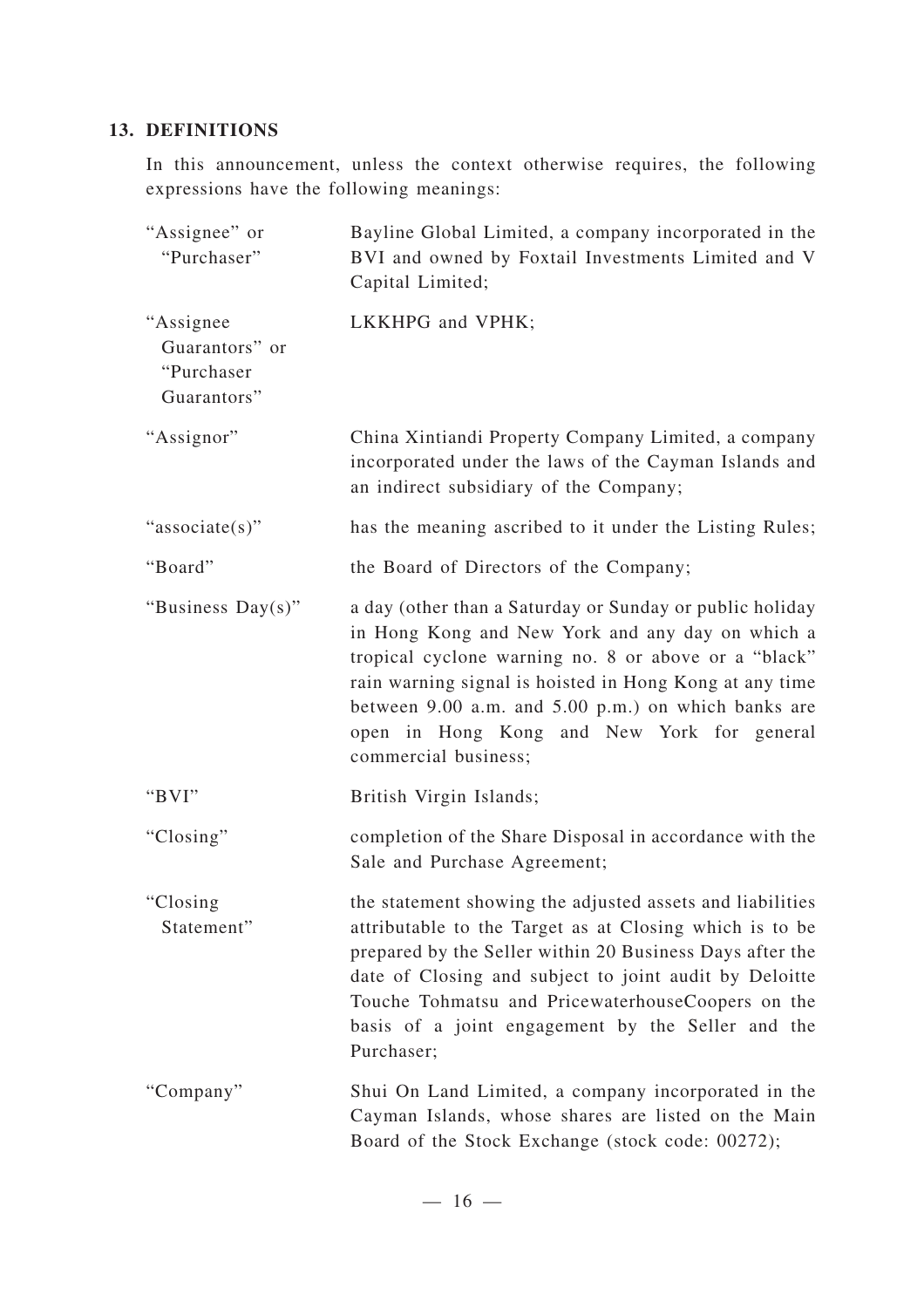| "connected person"                    | has the meaning ascribed to it under the Listing Rules;                                                                                                                                                                                                                                                                                                                                                                                 |
|---------------------------------------|-----------------------------------------------------------------------------------------------------------------------------------------------------------------------------------------------------------------------------------------------------------------------------------------------------------------------------------------------------------------------------------------------------------------------------------------|
| "Corporate Avenue<br>3 Property"      | the real property or properties which are located at No.<br>168, Hu Bin Road, Shanghai, the PRC and owned by<br>Shanghai Le Fu;                                                                                                                                                                                                                                                                                                         |
| "Directors"                           | the directors of the Company;                                                                                                                                                                                                                                                                                                                                                                                                           |
| "Effective Date"                      | 2 February 2016 (or such other date as may be agreed<br>between the Assignor and the Assignee);                                                                                                                                                                                                                                                                                                                                         |
| "Estimated Share"<br>Consideration"   | has the meaning given to it under the section headed "2.<br>Sale and Purchase Agreement $-$ (d) Consideration" of<br>this announcement;                                                                                                                                                                                                                                                                                                 |
| "Final Share"<br>Consideration"       | has the meaning given to it under the section headed "2.<br>Sale and Purchase Agreement $-$ (d) Consideration" of<br>this announcement;                                                                                                                                                                                                                                                                                                 |
| "Group"                               | the Company and its subsidiaries;                                                                                                                                                                                                                                                                                                                                                                                                       |
| "Hong Kong"                           | the Hong Kong Special Administrative Region of the<br>PRC;                                                                                                                                                                                                                                                                                                                                                                              |
| "Housing<br>Ownership<br>Certificate" | the housing ownership certificate (commonly known as<br>"大產權證" in Chinese) in respect of the whole of the<br>Corporate Avenue 3 Property with the effect of<br>confirming completion of the property ownership initial<br>registration (房屋所有權初始登記) of the Corporate<br>Avenue 3 Property issued by Shanghai local housing<br>authority which shall be obtained by Shanghai Le Fu in<br>accordance with the Sale and Purchase Agreement; |
| "Intercompany<br>Loans"               | the loans owed by the Target to the Assignor in the<br>aggregate principal amounts of US\$36,500,000 and<br>RMB2,236,552,881.40, together with all accrued unpaid<br>interests;                                                                                                                                                                                                                                                         |
| "Listing Rules"                       | the Rules Governing the Listing of Securities on the<br>Stock Exchange;                                                                                                                                                                                                                                                                                                                                                                 |
| "LKKHPG"                              | LKK Health Products Group Limited, a company<br>incorporated under the laws of Hong Kong with limited<br>liability;                                                                                                                                                                                                                                                                                                                     |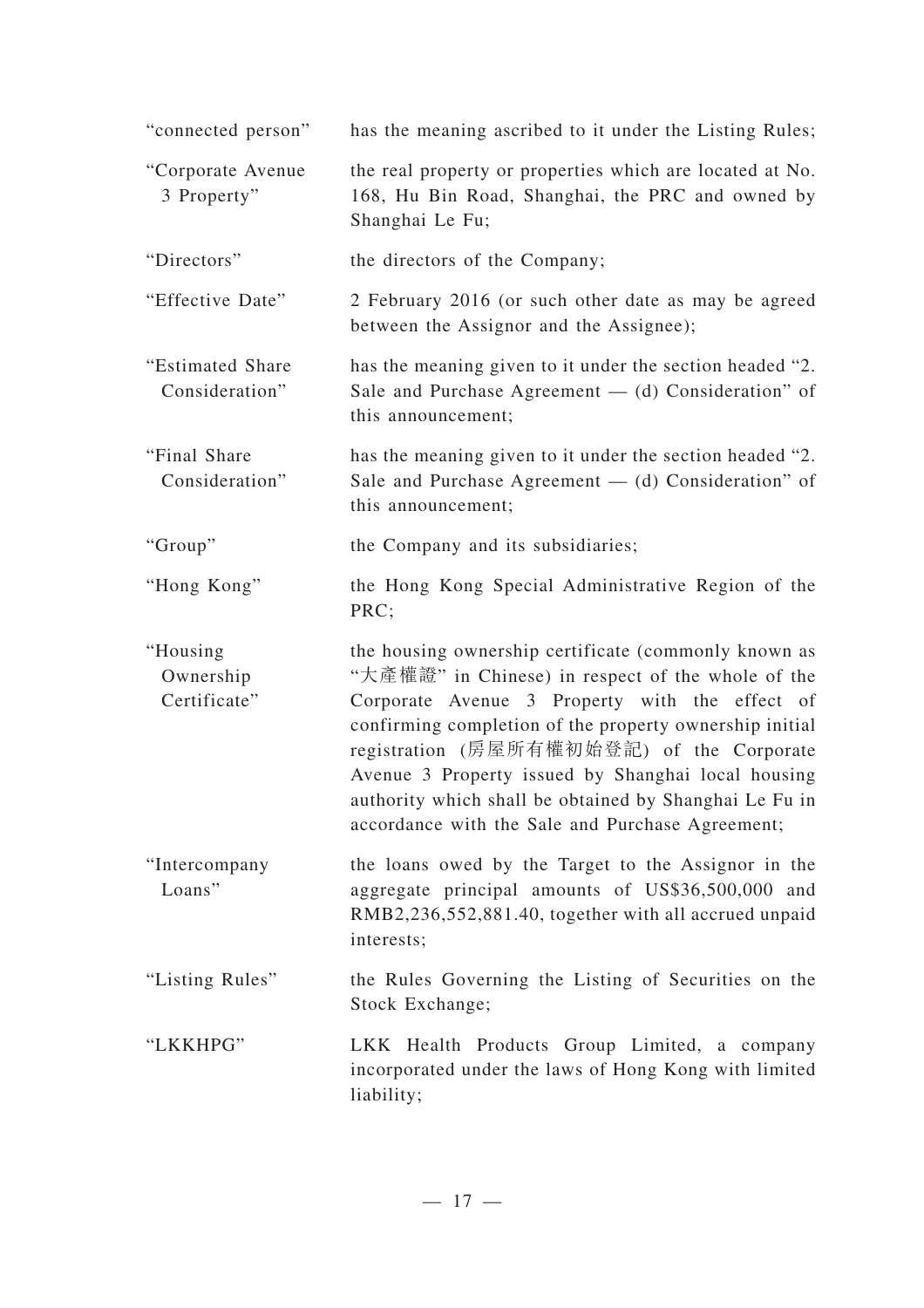| "Loan Assignment"                 | the assignment of all the present and future rights, title,<br>interests and benefits of the Assignor under and in<br>respect of the Intercompany Loans in accordance with<br>the Loan Assignment Agreement;                                                                               |
|-----------------------------------|--------------------------------------------------------------------------------------------------------------------------------------------------------------------------------------------------------------------------------------------------------------------------------------------|
| "Loan Assignment<br>Agreement"    | the loan assignment agreement dated 10 December 2015<br>among the Assignor, the Assignor<br>entered into<br>Guarantor, the Assignee, the Assignee Guarantors and<br>the Target;                                                                                                            |
| "Loan<br>Consideration"           | has the meaning given to it under the section headed "3.<br>Loan Assignment Agreement" of this announcement;                                                                                                                                                                               |
| "Loan Deposit"                    | has the meaning given to it under the section headed "3.<br>Loan Assignment Agreement" of this announcement;                                                                                                                                                                               |
| "PRC"                             | the People's Republic of China, for the purpose of this<br>announcement, excluding Hong Kong, Macao Special<br>Administrative Region of the PRC and Taiwan;                                                                                                                                |
| "Put Option"                      | the put option granted to the Purchaser in relation to the<br>Put Shareholder Instruments in accordance with the Sale<br>and Purchase Agreement;                                                                                                                                           |
| "Put Option<br>Completion Date"   | the date of completion of the sale and purchase of the<br>Put Shareholder Instruments which shall take place no<br>less than one month and no more than six months after<br>the date of the notice served by the Purchaser on the<br>Seller in relation to the exercise of the Put Option; |
| "Put Option"<br>Exercise Date"    | has the meaning given to it under the section headed "4.<br>The Put Option" of this announcement;                                                                                                                                                                                          |
| "Put Shareholder<br>Instruments"  | has the meaning given to it under the section headed "4.<br>The Put Option" of this announcement;                                                                                                                                                                                          |
| "Retention Escrow<br>Amount"      | has the meaning given to it under the section headed "2.<br>Sale and Purchase Agreement $-$ (d) Consideration" of<br>this announcement;                                                                                                                                                    |
| "RMB"                             | Renminbi, the lawful currency of the PRC;                                                                                                                                                                                                                                                  |
| "Sale and Purchase"<br>Agreement" | the sale and purchase agreement dated 10 December<br>2015 entered into among the Seller, the Seller<br>Guarantor, the Purchaser and the Purchaser Guarantors;                                                                                                                              |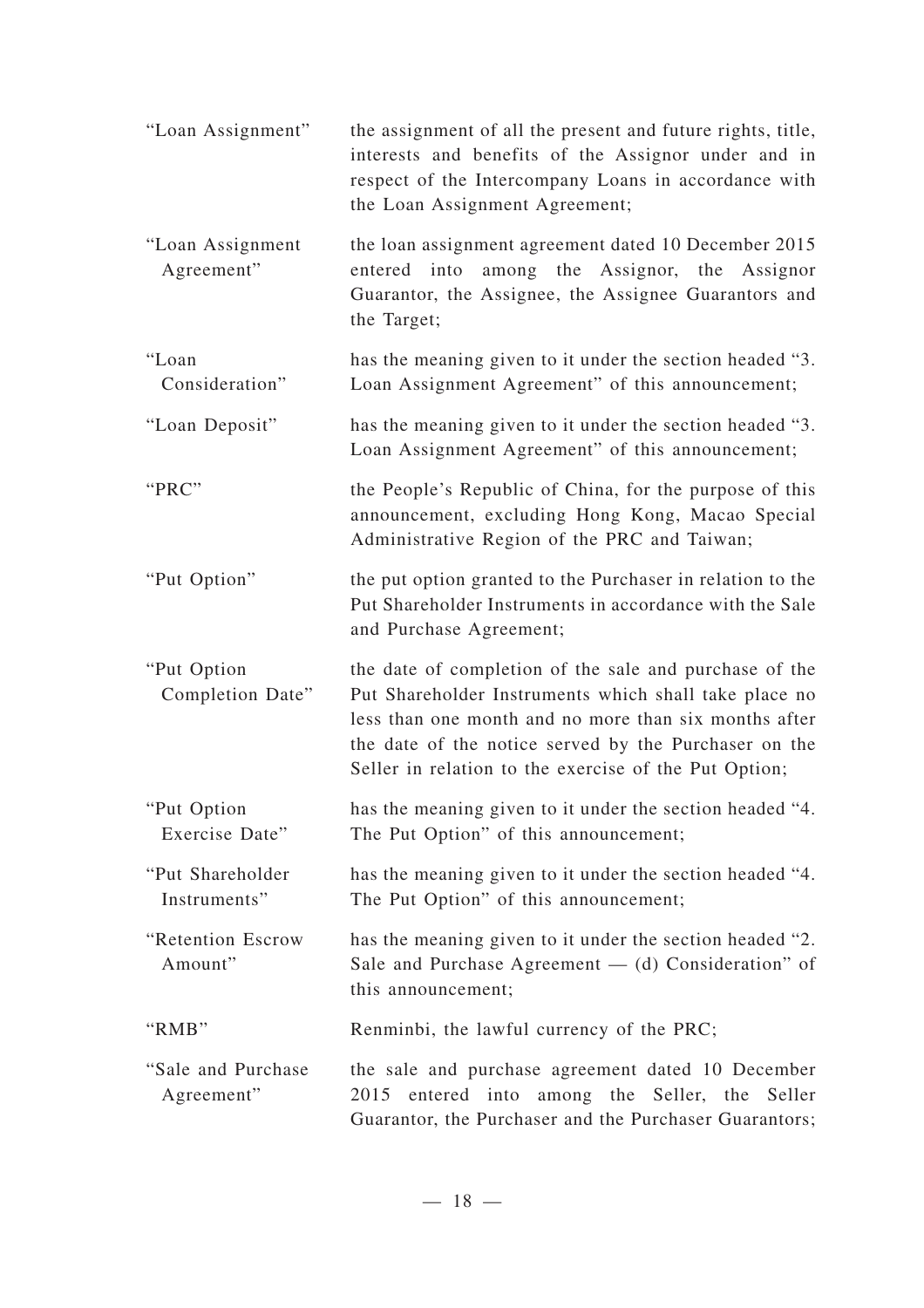| "Sale Shares"                                     | 100 ordinary shares of par value of US\$1.00 in the<br>issued share capital of the Target;                                                                                                                                                                |
|---------------------------------------------------|-----------------------------------------------------------------------------------------------------------------------------------------------------------------------------------------------------------------------------------------------------------|
| "Seller"                                          | Taipingqiao Holding Company Limited, a company<br>incorporated under the laws of the BVI and an indirect<br>subsidiary of the Company;                                                                                                                    |
| "Seller Guarantor"<br>or "Assignor"<br>Guarantor" | China Xintiandi Holding Company Limited, a company<br>incorporated under the laws of the Cayman Islands and<br>an indirect subsidiary of the Company;                                                                                                     |
| "Shanghai Fuxing"                                 | Shanghai Fuxing Construction Development Company<br>(上海復興建設發展有限公司), a company incorporated<br>in the PRC with limited liability, being the owner of $1\%$<br>of the registered capital of Shanghai Le Fu;                                                 |
| "Shanghai Le Fu"                                  | Shanghai Le Fu Properties Co., Ltd. (上海樂復房地產有<br>限公司), a company incorporated in the PRC with<br>limited liability, of which 99% of its registered capital<br>is owned by the Union Grow and 1% of its registered<br>capital is owned by Shanghai Fuxing; |
| "Shareholder(s)"                                  | the holder(s) of the Shares;                                                                                                                                                                                                                              |
| "Shares"                                          | the ordinary shares of the Company with nominal value<br>of US\$0.0025 each;                                                                                                                                                                              |
| "Share Deposit"                                   | has the meaning given to it under the section headed "2.<br>Sale and Purchase Agreement $-$ (d) Consideration" of<br>this announcement;                                                                                                                   |
| "Share Disposal"                                  | the disposal of the Sale Shares to the Purchaser in<br>accordance with the Sale and Purchase Agreement;                                                                                                                                                   |
| "Stock Exchange"                                  | The Stock Exchange of Hong Kong Limited;                                                                                                                                                                                                                  |
| "subsidiary(ies)"                                 | has the meaning ascribed to it under the Listing Rules;                                                                                                                                                                                                   |
|                                                   |                                                                                                                                                                                                                                                           |
| "Target"                                          | International<br>Limited,<br>Infoshore<br>company<br>a<br>incorporated under the laws of the BVI, which is an<br>indirect subsidiary of the Company;                                                                                                      |
| "Target Group"                                    | the Target, Union Grow and Shanghai Le Fu;                                                                                                                                                                                                                |